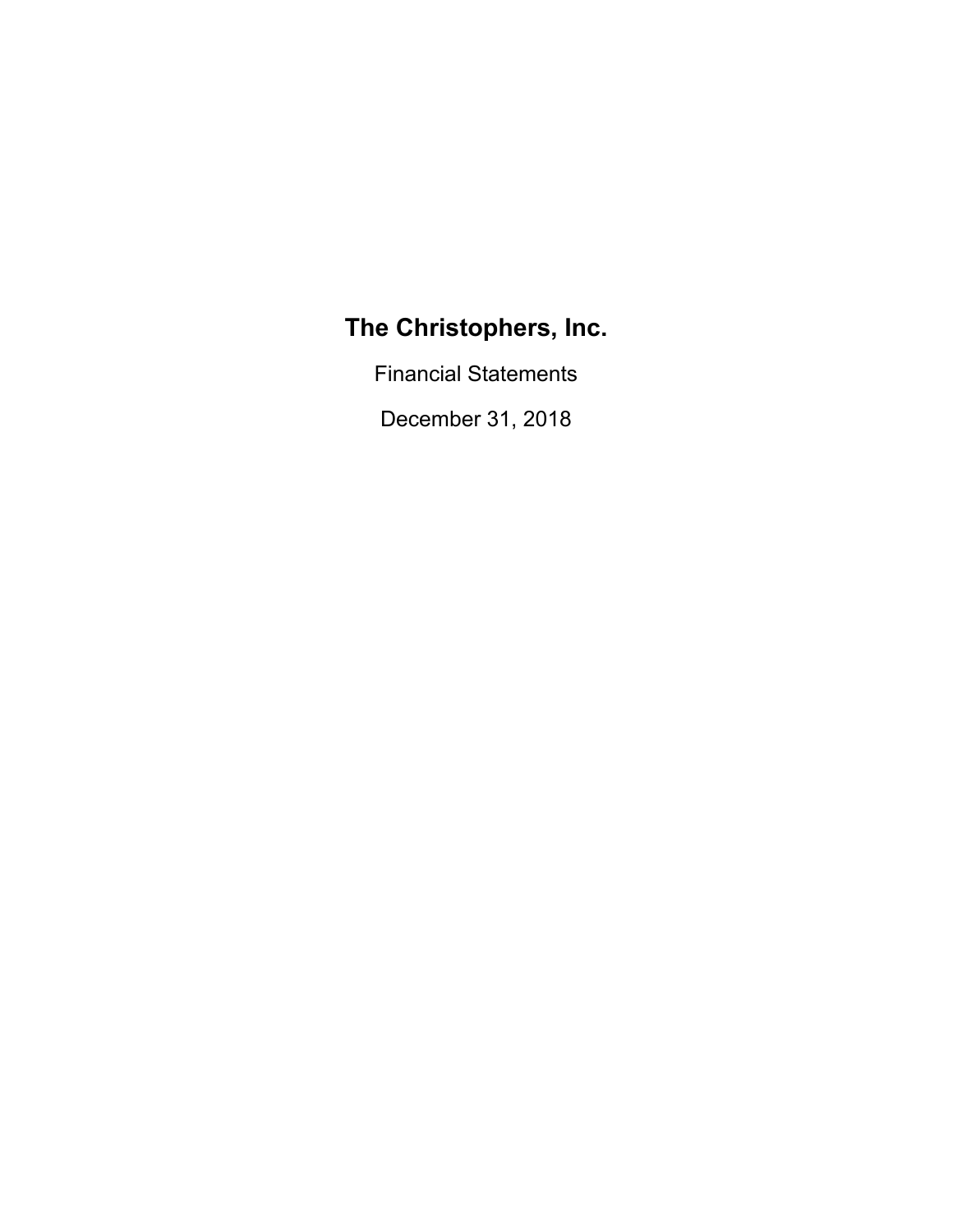

# **Independent Auditors' Report**

#### **Board of Directors The Christophers, Inc.**

We have audited the accompanying financial statements of The Christophers, Inc., which comprise the statement of financial position as of December 31, 2018, and the related statements of activities, functional expense and cash flows for the year then ended, and the related notes to the financial statements.

# *Management's Responsibility for the Financial Statements*

Management is responsible for the preparation and fair presentation of these financial statements in accordance with accounting principles generally accepted in the United States of America; this includes the design, implementation, and maintenance of internal control relevant to the preparation and fair presentation of financial statements that are free from material misstatement, whether due to fraud or error.

#### *Auditors' Responsibility*

Our responsibility is to express an opinion on these financial statements based on our audit. We conducted our audit in accordance with auditing standards generally accepted in the United States of America. Those standards require that we plan and perform the audit to obtain reasonable assurance about whether the financial statements are free from material misstatement.

An audit involves performing procedures to obtain audit evidence about the amounts and disclosures in the financial statements. The procedures selected depend on the auditors' judgment, including the assessment of the risks of material misstatement of the financial statements, whether due to fraud or error. In making those risk assessments, the auditor considers internal control relevant to the entity's preparation and fair presentation of the financial statements in order to design audit procedures that are appropriate in the circumstances, but not for the purpose of expressing an opinion on the effectiveness of the entity's internal control. Accordingly, we express no such opinion. An audit also includes evaluating the appropriateness of accounting policies used and the reasonableness of significant accounting estimates made by management, as well as evaluating the overall presentation of the financial statements.

We believe that the audit evidence we have obtained is sufficient and appropriate to provide a basis for our audit opinion.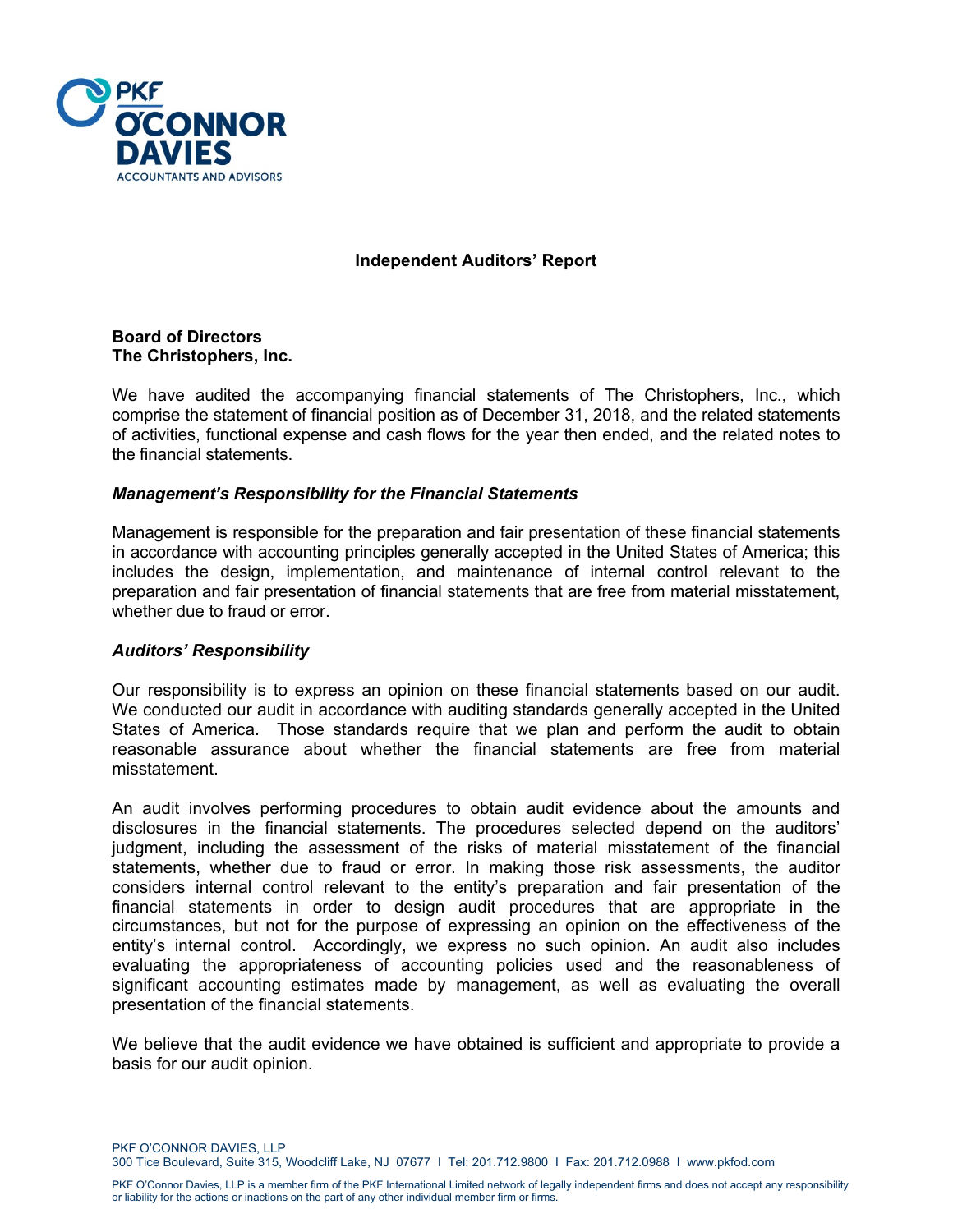# *Opinion*

In our opinion, the financial statements referred to above present fairly, in all material respects, the financial position of The Christophers, Inc. as of December 31, 2018, and the changes in its net assets and its cash flows for the year then ended in accordance with accounting principles generally accepted in the United States of America.

# *Change in Accounting Principle*

As discussed in Note 2 to the financial statements, during the year ended December 31, 2018, The Christophers, Inc. adopted new accounting guidance resulting in a change in the manner in which it presents net assets and reports certain aspects of its financial statements. Our opinion is not modified with respect to this matter.

# *Report on Summarized Comparative Information*

We have previously audited The Christophers, Inc.'s December 31, 2017 financial statements, and we expressed an unmodified audit opinion on those audited financial statements in our report dated October 30, 2018. In our opinion, the summarized comparative information presented herein as of and for the year ended December 31, 2017, is consistent, in all material respects, with the audited financial statements from which it has been derived.

PKF O'Connor Davies, LLP

February 10, 2020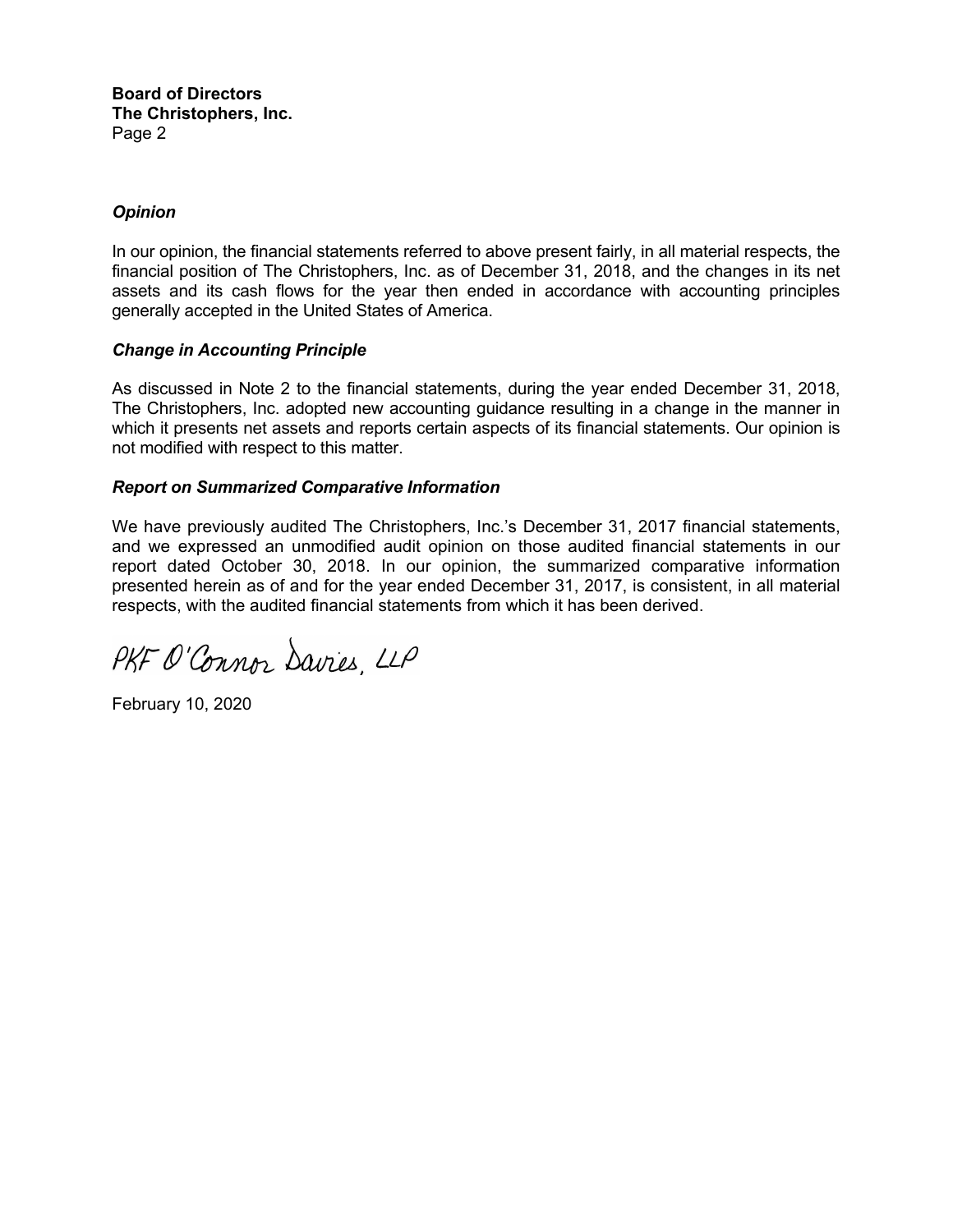# Statement of Financial Position December 31, 2018 (with comparative amounts at December 31, 2017)

|                                                  | 2018          | 2017            |
|--------------------------------------------------|---------------|-----------------|
| <b>ASSETS</b>                                    |               |                 |
| Cash                                             | \$<br>76,184  | \$<br>75,027    |
| Contributions receivable, net                    | 206,353       | 523,123         |
| Investments                                      | 5,551,337     | 6,321,637       |
| Security deposit                                 | 39,900        | 39,900          |
| Restricted beneficial interest in a trust        | 59,158        | 55,566          |
| Property and equipment, net                      | 13,779        | 17,537          |
| Deferred lease costs                             | 209,281       | 285,383         |
| Other assets                                     | 31,449        | 21,358          |
|                                                  | \$6,187,441   | \$7,339,531     |
| <b>LIABILITIES AND NET ASSETS</b><br>Liabilities |               |                 |
| Accounts payable and accrued expenses            | \$<br>165,449 | 139,669<br>\$   |
| Deferred rent                                    | 129,983       | 170,481         |
| <b>Total Liabilities</b>                         | 295,432       | 310,150         |
| <b>Net Assets</b>                                |               |                 |
| Without donor restrictions                       | 5,832,851     | 6,973,815       |
| With donor restrictions                          | 59,158        | 55,566          |
| <b>Total Net Assets</b>                          | 5,892,009     | 7,029,381       |
|                                                  | \$6,187,441   | 7,339,531<br>S. |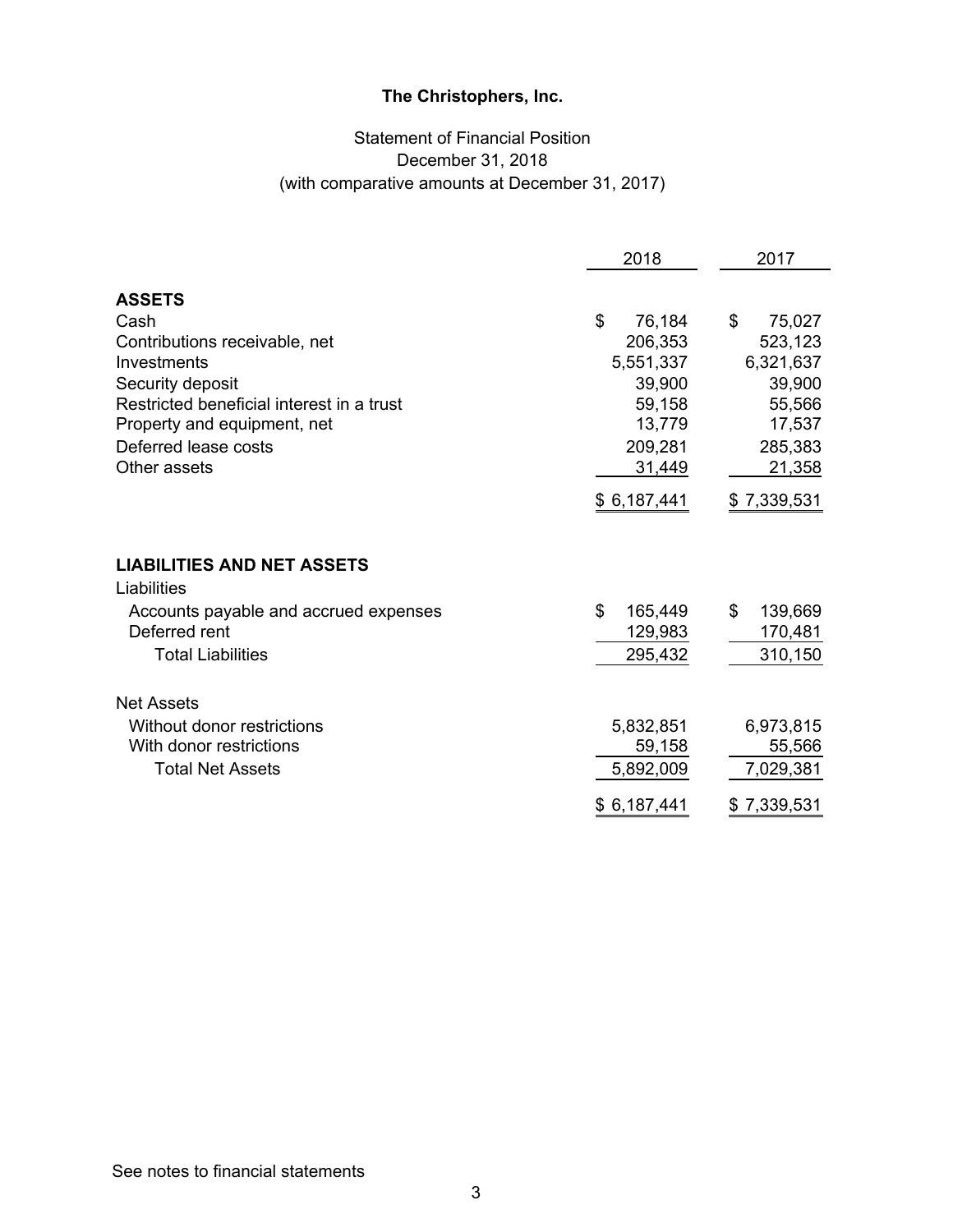#### Statement of Activities Year Ended December 31, 2018 (with summarized totals for the year ended December 31, 2017)

|                                          | Without<br>Donor |                     | With<br>Donor |            | Total |               |    |            |
|------------------------------------------|------------------|---------------------|---------------|------------|-------|---------------|----|------------|
|                                          |                  | <b>Restrictions</b> |               | Restricted |       | 2018          |    | 2017       |
| <b>SUPPORT</b>                           |                  |                     |               |            |       |               |    |            |
| Contributions and gifts                  | \$               | 439,278             | \$            |            | \$    | 439,278       | \$ | 549,406    |
| In-kind contributions                    |                  | 38,000              |               |            |       | 38,000        |    | 46,460     |
| Legacies and bequests                    |                  | 82,132              |               |            |       | 82,132        |    | 279,923    |
| Foundations                              |                  | 12,650              |               |            |       | 12,650        |    | 18,650     |
| <b>Total Support</b>                     |                  | 572,060             |               |            |       | 572,060       |    | 894,439    |
| <b>REVENUE</b>                           |                  |                     |               |            |       |               |    |            |
| Books, calendars, news notes and other   |                  | 53,284              |               |            |       | 53,284        |    | 84,204     |
| Dividend and interest income, net        |                  | 82,854              |               |            |       | 82,854        |    | 66,125     |
| Loss (gain) on investments               |                  | (282, 731)          |               |            |       | (282,731)     |    | 353,638    |
| <b>Total Revenue</b>                     |                  | (146, 593)          |               |            |       | (146, 593)    |    | 503,967    |
| <b>Total Support and Revenue</b>         |                  | 425,467             |               |            |       | 425,467       |    | 1,398,406  |
| <b>EXPENSES</b>                          |                  |                     |               |            |       |               |    |            |
| Program services                         |                  | 1,354,193           |               |            |       | 1,354,193     |    | 1,358,328  |
| Management and general                   |                  | 153,295             |               |            |       | 153,295       |    | 159,113    |
| Fundraising                              |                  | 58,943              |               |            |       | 58,943        |    | 58,944     |
| <b>Total Operating Expenses</b>          |                  | 1,566,431           |               |            |       | 1,566,431     |    | 1,576,385  |
| Change in Net Assets Before Change in    |                  |                     |               |            |       |               |    |            |
| <b>Beneficial Interests in Trusts</b>    |                  | (1, 140, 964)       |               |            |       | (1, 140, 964) |    | (177, 979) |
| Change in beneficial interests in trusts |                  |                     |               | 3,592      |       | 3,592         |    | 3,059      |
| Change in Net Assets                     |                  | (1, 140, 964)       |               | 3,592      |       | (1, 137, 372) |    | (174, 920) |
| <b>NET ASSETS</b>                        |                  |                     |               |            |       |               |    |            |
| Beginning of year                        |                  | 6,973,815           |               | 55,566     |       | 7,029,381     |    | 7,204,301  |
| End of year                              | \$               | 5,832,851           | \$            | 59,158     | \$    | 5,892,009     | \$ | 7,029,381  |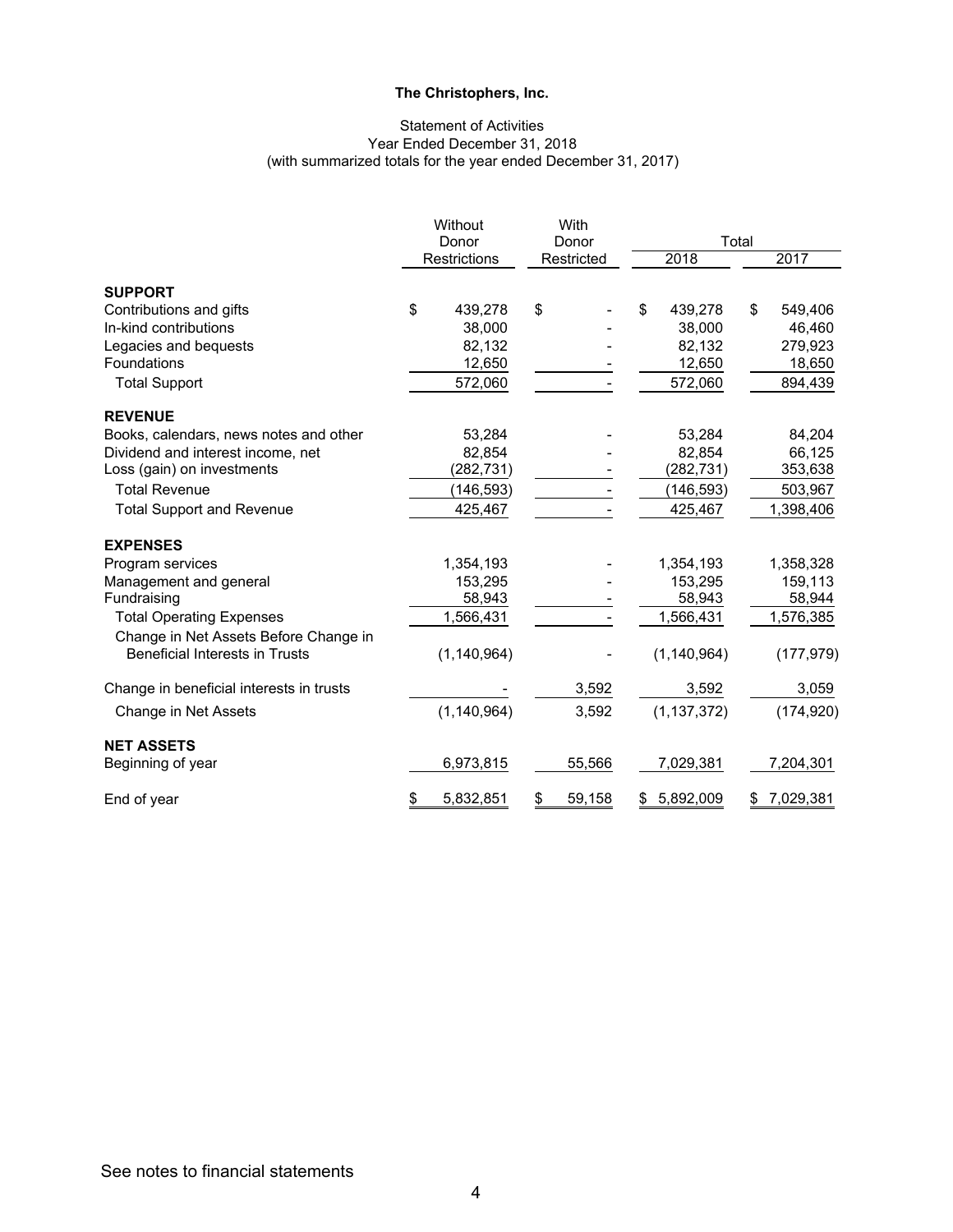#### Statement of Functional Expenses Year Ended December 31, 2018 (with summarized totals for the year ended December 31, 2017)

|                                                  | <b>Program Services</b>     |              |            |                                |                            |                |             | <b>Supporting Services</b> | Total        |             |               |               |
|--------------------------------------------------|-----------------------------|--------------|------------|--------------------------------|----------------------------|----------------|-------------|----------------------------|--------------|-------------|---------------|---------------|
|                                                  | Inspirational<br>Literature | Media        | Awards     | Youth and<br><b>Ministries</b> | Leadership<br>and Seminars | <b>Bequest</b> | Total       | Management<br>and General  | Fundraising  | Total       | 2018          | 2017          |
| <b>Salaries</b>                                  | 129,728<br>\$               | 60,997<br>\$ | \$121,124  | 70,114<br>\$                   | 67,915<br>\$               | 29,910<br>\$   | 479,788     | 28,516<br>$\mathfrak{L}$   | 5,936<br>-\$ | 34,452<br>£ | 514,240<br>\$ | 503,277<br>-9 |
| <b>Fringe Benefits</b>                           | 22,355                      | 10,541       | 19,487     | 10,237                         | 12,652                     | 2,549          | 77,821      | 464                        | 348          | 812         | 78,633        | 79,654        |
| Payroll Taxes                                    | 9.610                       | 4,345        | 8.964      | 5,065                          | 5,239                      | 2,211          | 35,434      | 1,999                      | 451          | 2,450       | 37,884        | 36,273        |
| Pension Expense                                  | 11.287                      | 5,132        | 10,328     | 5,115                          | 5,933                      | 2,079          | 39,874      | 26,802                     | 284          | 27,086      | 66,960        | 77,587        |
| <b>Total Salaries and Related Expenses</b>       | 172,980                     | 81,015       | 159,903    | 90,531                         | 91,739                     | 36,749         | 632,917     | 57,781                     | 7,019        | 64,800      | 697,717       | 696,791       |
| In-Kind Contributions                            |                             |              | 38,000     |                                |                            |                | 38,000      |                            |              |             | 38,000        | 46,460        |
| <b>Computer Systems and Service</b>              | 7,773                       | 6,379        | 6,282      | 5,856                          | 6,911                      | 5,603          | 38,804      | 7,992                      | 2,711        | 10,703      | 49,507        | 41,434        |
| <b>Equipment Rental and Maintenance</b>          | 1,108                       | 616          | 1,108      | 616                            | 1,047                      | 739            | 5,234       | 616                        | 308          | 924         | 6,158         | 7,231         |
| General Insurance                                | 2,044                       | 1.136        | 2,044      | 3,001                          | 1,931                      | 1,363          | 11,519      | 1,358                      | 568          | 1,926       | 13,445        | 11,752        |
| Marketing and Public Relations                   | 2,809                       | 1,604        | 11,100     | 1,604                          | 1,604                      | 1,604          | 20,325      | 585                        | 85           | 670         | 20,995        | 17,238        |
| <b>Meals Entertainment and Travel</b>            | 1,415                       | 1.415        | 1,571      | 1,579                          | 2,430                      | 1,409          | 9,819       | 1,039                      | 868          | 1.907       | 11.726        | 13,773        |
| Media Recording and Production                   |                             | 21,154       |            |                                |                            |                | 21,154      |                            |              |             | 21,154        | 28,687        |
| Miscellaneous Expense                            | 243                         | 83           | 83         | 83                             | 83                         | 83             | 658         | 7,082                      | 49           | 7,131       | 7,789         | 19,195        |
| Occupancy                                        | 21,015                      | 11,675       | 21,015     | 11,675                         | 19,847                     | 14,010         | 99,237      | 11,675                     | 5,837        | 17,512      | 116,749       | 115,328       |
| <b>Outside Mailing Services and List Rentals</b> | 25,306                      | 613          | 792        |                                |                            |                | 26,711      |                            | 8,363        | 8,363       | 35,074        | 34,138        |
| <b>Printing and Publications</b>                 | 72,617                      | 1,462        | 336        | 242                            | 287                        | 255            | 75,199      | 242                        | 4,885        | 5,127       | 80,326        | 78,934        |
| <b>Prizes and Donations</b>                      |                             |              |            | 6,550                          |                            |                | 6,550       |                            |              |             | 6,550         | 7,758         |
| Shipping and Postage                             | 42,593                      | 7,919        | 7.102      | 5,974                          | 5,978                      | 5,978          | 75,544      | 6,316                      | 16,397       | 22,713      | 98,257        | 86,070        |
| Supplies                                         | 3,706                       | 995          | 13,099     | 995                            | 1,100                      | 1,041          | 20,936      | 1,015                      | 798          | 1,813       | 22,749        | 26,593        |
| Telephone                                        | 897                         | 897          | 897        | 897                            | 897                        | 897            | 5,382       | 574                        | 574          | 1,148       | 6,530         | 3,568         |
| <b>Professional Fees</b>                         | 16,745                      | 37,676       | 8,372      | 2,512                          | 14,233                     |                | 79,538      | 43,530                     |              | 43,530      | 123,068       | 115,995       |
| Program Consultants and Contributors             | 64,306                      | 11,827       | 12,588     | 12,070                         | 12,227                     | 5,769          | 118,787     | 5,504                      | 6,488        | 11,992      | 130,779       | 145,580       |
| <b>Total Expenses Before Depreciation</b>        |                             |              |            |                                |                            |                |             |                            |              |             |               |               |
| and Amortization                                 | 435,557                     | 186,466      | 284,292    | 144,185                        | 160,314                    | 75,500         | 1,286,314   | 145,309                    | 54,950       | 200,259     | 1,486,573     | 1,496,525     |
| Amortization of deferred lease cost              | 13,698                      | 7,610        | 13,698     | 7,610                          | 12,937                     | 9,132          | 64,685      | 7,610                      | 3,805        | 11,415      | 76,100        | 76,102        |
| Depreciation                                     | 676                         | 376          | 676        | 376                            | 639                        | 451            | 3,194       | 376                        | 188          | 564         | 3,758         | 3,758         |
| <b>Total Expenses</b>                            | 449,931                     | \$194,452    | \$ 298,666 | \$152,171                      | 173,890<br>\$              | 85,083<br>\$   | \$1,354,193 | 153,295                    | 58,943       | \$212,238   | \$1,566,431   | \$1,576,385   |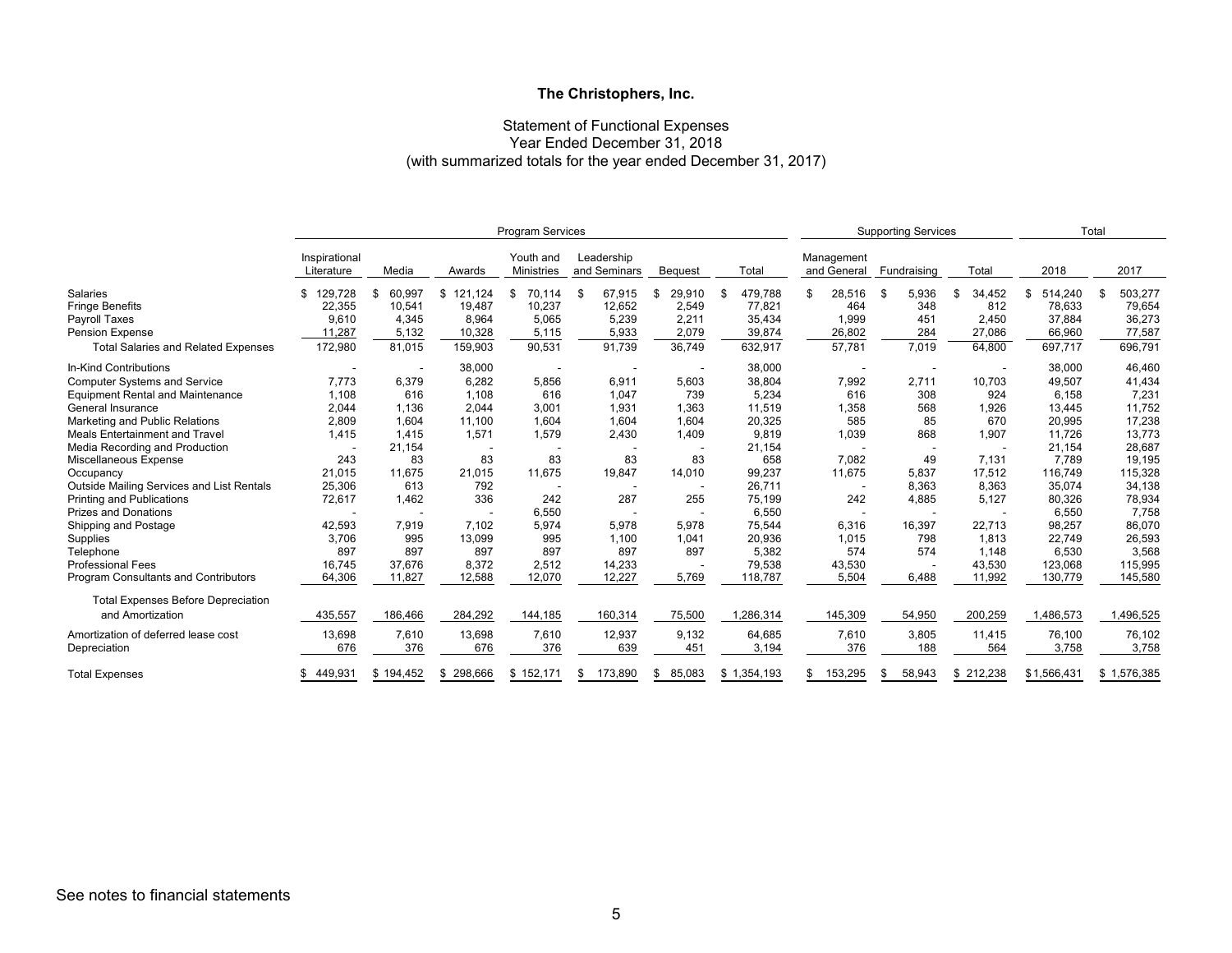# Statement of Cash Flows Year Ended December 31, 2018 (with comparative amounts for the year ended December 31, 2017)

|                                                          | 2018          | 2017             |
|----------------------------------------------------------|---------------|------------------|
|                                                          |               |                  |
| <b>CASH FLOWS FROM OPERATING ACTIVITIES</b>              |               |                  |
| Change in net assets                                     | \$(1,137,372) | \$<br>(174, 920) |
| Adjustments to reconcile change in net assets            |               |                  |
| to net cash from operating activities                    |               |                  |
| Net realized and unrealized loss (gain) on investment    | 282,731       | (353, 638)       |
| Depreciation and amortization                            | 3,758         | 3,758            |
| Bad debt expense<br>Amortization of deferred lease costs | 76,102        | 6,000<br>76,102  |
| Amortization of deferred rent                            | (40, 498)     | (36, 972)        |
| Changes in operating assets and liabilities              |               |                  |
| Contributions receivable                                 | 316,770       | 78,306           |
| Other assets                                             | (10,091)      | (9,715)          |
| Accounts payable and accrued expenses                    | 25,780        | 1,373            |
| Net Cash from Operating Activities                       | (482, 820)    | (409,706)        |
|                                                          |               |                  |
| <b>CASH FLOWS FROM INVESTING ACTIVITIES</b>              |               |                  |
| Net change in beneficial interests in trusts             | (3,592)       | (3,059)          |
| Purchases of investments                                 | (210, 496)    | (109, 497)       |
| Proceeds from sale of investments                        | 698,065       | 518,518          |
| Net Cash from Investing Activities                       | 483,977       | 405,962          |
| Net Change in Cash                                       | 1,157         | (3,744)          |
|                                                          |               |                  |
| <b>CASH</b>                                              |               |                  |
| <b>Beginning of Year</b>                                 | 75,027        | 78,771           |
| End of Year                                              | 76,184<br>\$  | \$<br>75,027     |
|                                                          |               |                  |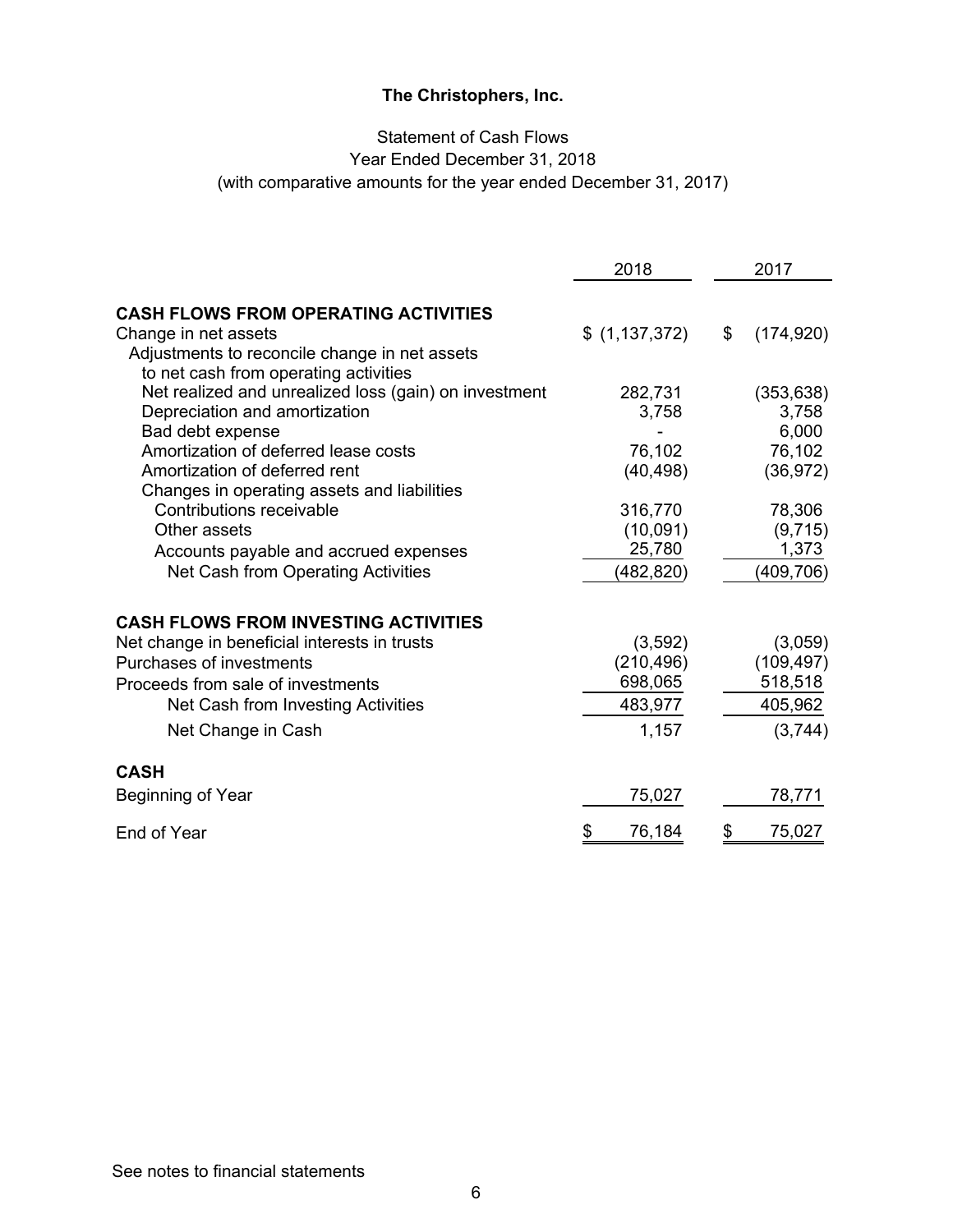Notes to Financial Statements December 31, 2018 and 2017

#### **1. Organization**

The Christophers, Inc. (the "Christophers") is a New York not-for-profit membership corporation. The objective of the Christophers is to enlist the services of all persons of goodwill to show personal responsibility by word and action for the promotion of humanistic ideals, which are congruent with the Judeo-Christian tradition. This objective is achieved primarily through the use of mass media.

The Christophers is exempt from income tax under Section  $501(c)(3)$  of the Internal Revenue Code, under a group exemption covering all agencies and instrumentalities and all educational, charitable and religious institutions operated in connection with The Roman Catholic Church in the United States, its territories and possessions. The Christophers has been classified as an organization that is not a private foundation. Accordingly, all contributions to the Christophers are fully deductible to the extent permitted under Internal Revenue Service regulations.

# **2. Summary of Significant Accounting Policies**

#### *Basis of Presentation and Use of Management Estimates*

The accompanying financial statements have been prepared in accordance with accounting principles generally accepted in the United States of America ("U.S. GAAP"), which requires management to make estimates and assumptions that affect the reported amounts of assets and liabilities and disclosure of contingent assets and liabilities at the date of the financial statements and the reported amounts of revenues and expenses during the reporting period. Accordingly, actual results could differ from those estimates.

# *Change in Accounting Principle*

On January 1, 2018, the Organization adopted new guidance regarding the Presentation of Financial Statement for Not-for-Profit Entities. This guidance requires the Organization to collapse the three-category (unrestricted, temporarily restricted, and permanently restricted) classification of net assets into two categories: with donor restrictions and without donor restrictions. In addition, the new guidance requires the Organization to make certain expanded disclosures relating to (1) the liquidity of financial assets, and (2) expenses by both their natural and functional classification in one location on the financial statements. As a result of implementing this standard, prior year amounts for temporarily restricted net assets are classified as net assets with donor restrictions.

#### *Cash and Cash Flows*

Cash for purposes of the statements of financial position and cash flows includes all short-term highly liquid investments with a maturity of ninety days or less at the time of purchase which are not intended for investment purposes.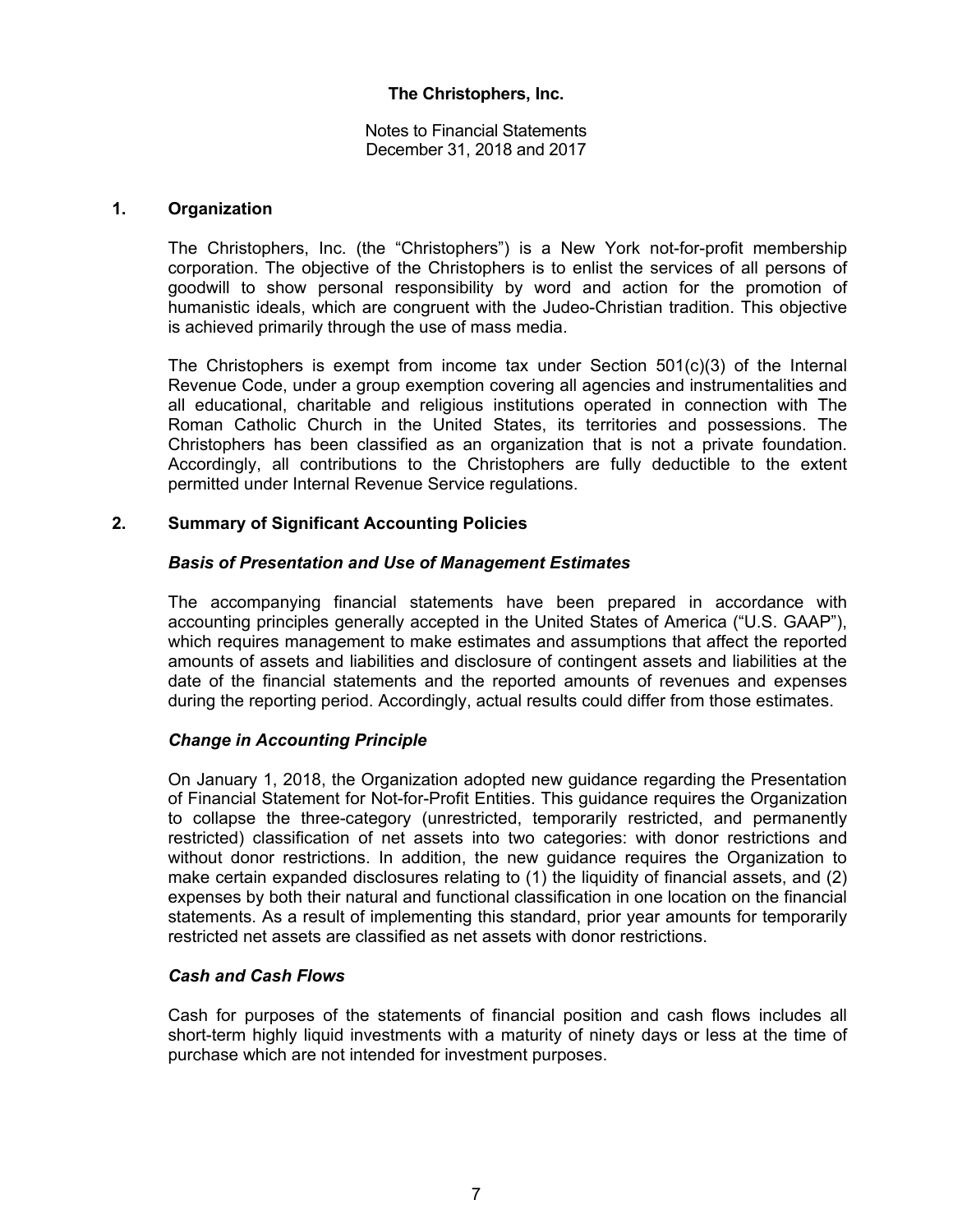Notes to Financial Statements December 31, 2018 and 2017

# **2. Summary of Significant Accounting Policies** *(continued)*

# *Contributions and Net Assets Presentation*

Contributions received are recorded as without or with donor restricted support, depending on the existence or nature of any donor restrictions. All contributions are considered to be available for unrestricted use unless specifically restricted by the donor. Amounts received that are designated for future periods or restricted by the donor for specific purposes are reported as donor restricted support that increases that net asset class. If a restriction is fulfilled in the same time period in which the contribution is received, the Organization reports the contribution as without donor restrictions.

Net assets, revenues, gains and losses are classified based on the existence or absence of donor-imposed restrictions. Accordingly, the net assets of the Organization and changes therein are classified and reported as follows:

- Without donor restrictions net assets not subject to donor-imposed stipulations, and therefore are expendable for operating purposes.
- With donor restrictions net assets subject to donor-imposed stipulations that would be met by actions of the Organization and/or by the passage of time or net assets to be maintained permanently by the Organization. Generally, the donors of these net assets permit the Organization to use all or part of the income earned on related investments for general or donor-specified purposes.

#### *In-kind Contributions and Donated Services*

In-kind contributions are recorded as income and expenses at the time the items are received, which is also the time they are placed into service. Donated services are reported as income at their fair value if such services create value or would have been purchased if not provided by donation, require specialized skills, and are provided by individuals possessing such specialized skills. In-kind contributions amounted to \$38,000 and \$46,460 for the year ended December 31, 2018 and 2017.

#### *Contributions Receivable and Allowance for Uncollectible Receivables*

 Contributions receivable are stated at the amount management expects to collect from outstanding balances. Management provides for probable uncollectible amounts through a provision for bad debt expense and an adjustment to a valuation allowance based on its assessment of the current status of individual accounts. Balances that remain outstanding after management has used reasonable collection efforts are written off through a charge to the valuation allowance and a reduction in accounts receivable. At December 31, 2018 and 2017, the allowance for uncollectible receivables was \$23,500. All receivables are expected to be collected within one year.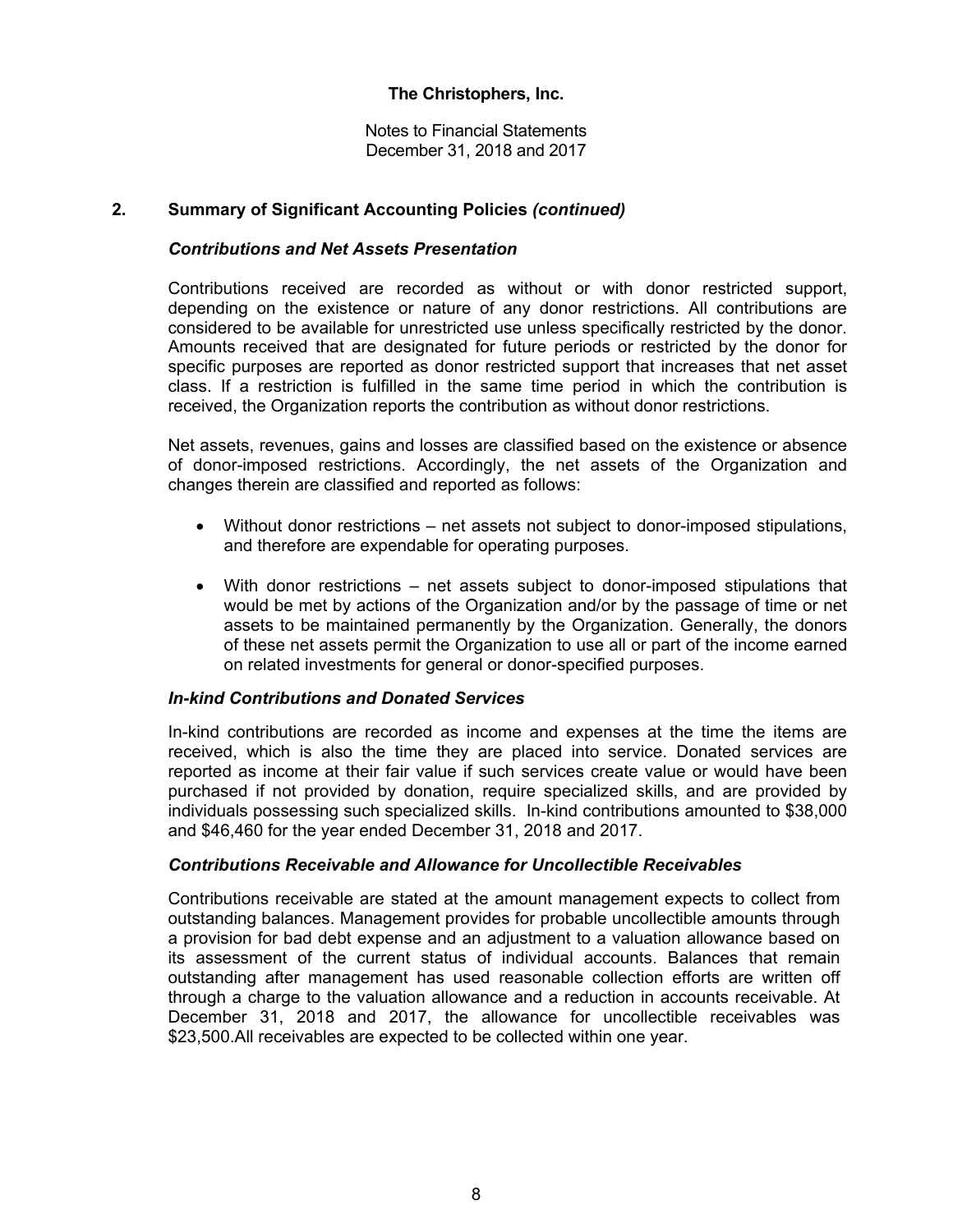Notes to Financial Statements December 31, 2018 and 2017

# **2. Summary of Significant Accounting Policies** *(continued)*

### *Fair Value Measurements*

The Christophers follows U.S. GAAP guidance on Fair Value Measurements which defines fair value and establishes a fair value hierarchy organized into three levels based upon the input assumptions used in pricing assets. Level 1 inputs have the highest reliability and are related to assets with unadjusted quoted prices in active markets. Level 2 inputs relate to assets with other than quoted prices in active markets which may include quoted prices for similar assets or liabilities or other inputs which can be corroborated by observable market data. Level 3 inputs are unobservable inputs and are used to the extent that observable inputs do not exist.

#### *Investments Valuation*

Investments are stated at fair value.

#### *Investment Income Recognition*

Purchases and sales of securities are recognized on a trade-date basis. Interest income is recognized on the accrual basis. Realized and unrealized gains and losses are included in the determination of the change in net assets.

#### *Property and Equipment*

Property and equipment is stated at cost, less accumulated depreciation. Depreciation is provided principally on the straight-line method over the estimated useful lives of assets. The Organization capitalizes expenditures for property and equipment with a cost in excess of \$1,000. Capitalized leased assets are amortized on the straight-line method over the estimated useful life of the asset. Costs for repairs and maintenance are charged to expense as incurred. Leasehold improvements are amortized on the straightline method over the term of the lease or useful life, whichever is shorter.

#### *Concentrations of Credit Risk*

Financial instruments which potentially subject the Christophers to concentrations of credit risk consist of money market accounts, contributions receivable and investment securities. The Christophers places its temporary cash and money market accounts with financial institutions and at times a portion of the funds may not be insured by the Federal Deposit Insurance Corporation.

#### *Allocation of Functional Expenses*

Expenses are charged directly to each program when incurred. Expenditures, which benefit multiple functions and are not easily identifiable to a particular function, are allocated to those several functions based on the relative attribution of employee efforts and/or in some instances based on the proportion of office space used.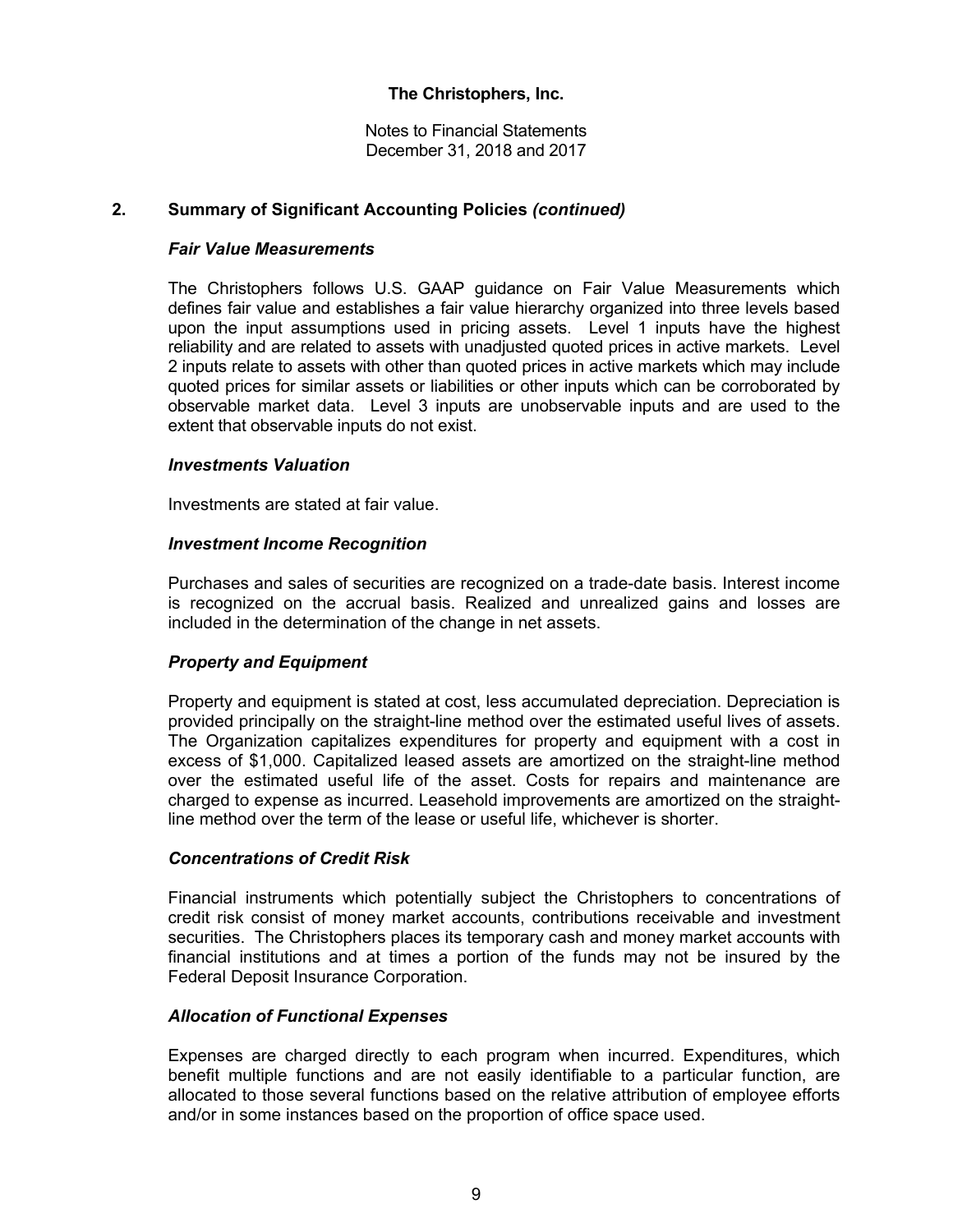Notes to Financial Statements December 31, 2018 and 2017

# **2. Summary of Significant Accounting Policies** *(continued)*

# *Accounting for Uncertainty in Income Taxes*

The Christophers recognizes the effect of income tax positions only if those positions are more likely than not to be sustained. Management has determined that the Christophers had no uncertain tax positions that would require financial statement recognition. The Christophers is no longer subject to examinations by the applicable taxing jurisdictions for periods prior to 2015.

#### *Deferred Rent*

Rent expense is amortized ratably over the lease term. Deferred rent represents the difference between the cash payments for the office lease and the amounts expensed in the financial statements which, pursuant to U.S. GAAP is computed on a straight-line basis over the lease term.

# *Deferred Lease Costs*

Deferred lease costs represent lease modification costs incurred in connection with the extension of The Christophers' office lease which is being amortized on a straight-line basis over the lease term.

#### *Subsequent Events Evaluation by Management*

Management has evaluated subsequent events for disclosure and/or recognition in the financial statements through the date that the financial statements were available to be issued, which date is February 10, 2020.

#### *Reclassifications*

Certain prior period information has been reclassified to conform to current year presentation.

#### **3. Liquidity and Availability**

The Organization monitors the availability of resources to meet its operating needs and contractual commitments, while also striving to maximize the investment of its available funds. For purposes of analyzing resources available to meet general expenditures related to its ongoing mission related activities, as well as services undertaken to support these activities, to be general expenditures.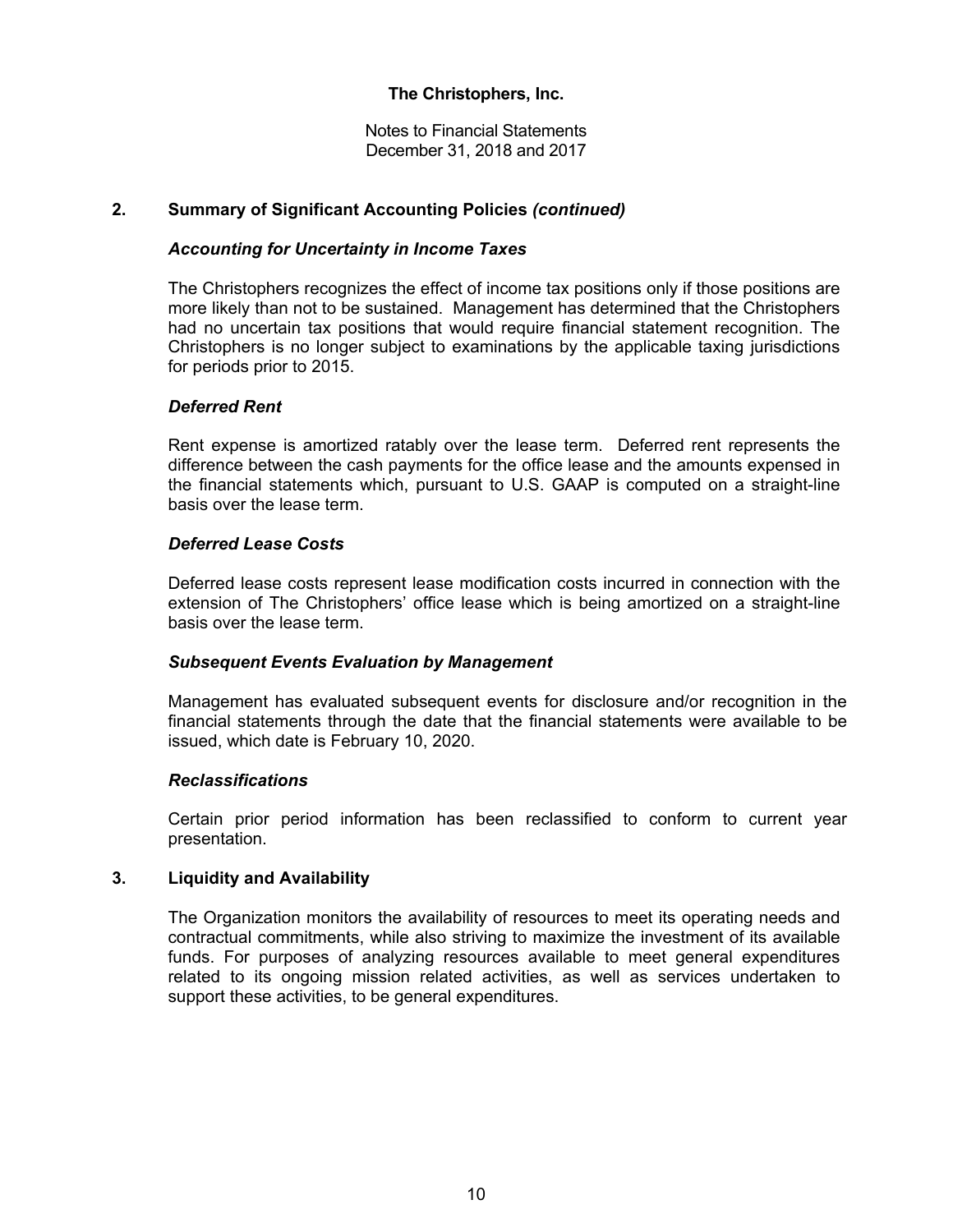Notes to Financial Statements December 31, 2018 and 2017

# **3. Liquidity and Availability** *(continued)*

Financial assets available for general expenditures within one year of December 31, 2018 are as follows:

| Cash                          | 76,184      |
|-------------------------------|-------------|
| Contributions receivable, net | 206,353     |
| Investments                   | 5,551,337   |
|                               | \$5,833,874 |

The Organization manages its financial assets to be available as its operating expenditures, liabilities and other obligations come due.

#### **4. Investments and Fair Value Measurements**

The following are the major categories of financial instruments measured at fair value based on inputs at December 31:

|                                | 2018 |                         |    |                                    |    |               |             |
|--------------------------------|------|-------------------------|----|------------------------------------|----|---------------|-------------|
|                                |      | Quoted                  |    |                                    |    |               |             |
|                                |      |                         |    | Prices in Active Significant Other |    | Significant   |             |
|                                |      | Markets for             |    | Observable                         |    | Unobservable  |             |
|                                |      | <b>Identical Assets</b> |    | <b>Inputs</b>                      |    | <b>Inputs</b> |             |
|                                |      | (Level 1)               |    | (Level 2)                          |    | (Level 3)     | Total       |
| Money market investments       | S    | 1,442,141               | \$ |                                    | \$ |               | \$1,442,141 |
| Investments in common stock    |      | 1,889,075               |    |                                    |    |               | 1,889,075   |
| <b>Mutual Funds</b>            |      | 754,818                 |    |                                    |    |               | 754,818     |
| Government and agency bonds    |      |                         |    | 708,504                            |    |               | 708.504     |
| Corporate bonds                |      |                         |    | 744,426                            |    |               | 744,426     |
| Beneficial interests in trust  |      |                         |    |                                    |    | 59,158        | 59,158      |
| Total at Fair Value            | \$.  | 4,086,034               | \$ | 1,452,930                          | \$ | 59,158        | 5,598,122   |
| Interest & dividend receivable |      |                         |    |                                    |    |               | 12,373      |
| Total Investments and Value of |      |                         |    |                                    |    |               |             |
| Beneficial Interest in Trust   |      |                         |    |                                    |    |               | \$5,610,495 |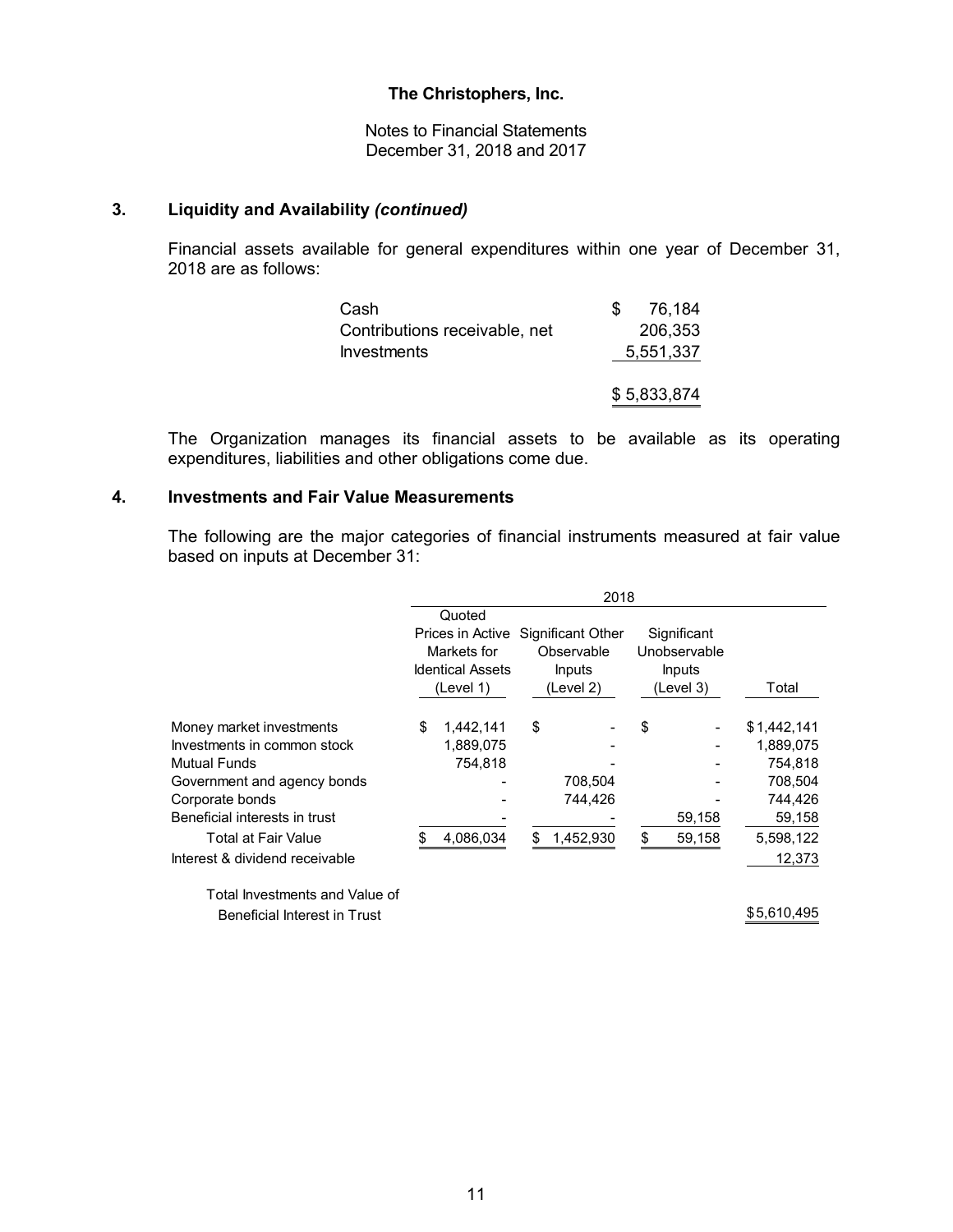Notes to Financial Statements December 31, 2018 and 2017

#### **4. Investments and Fair Value Measurements** *(continued)*

|                                                                                                                                                                                          | 2017 |                                                |          |                                                                   |           |                                       |                                                                                  |
|------------------------------------------------------------------------------------------------------------------------------------------------------------------------------------------|------|------------------------------------------------|----------|-------------------------------------------------------------------|-----------|---------------------------------------|----------------------------------------------------------------------------------|
|                                                                                                                                                                                          |      | Quoted                                         |          |                                                                   |           |                                       |                                                                                  |
|                                                                                                                                                                                          |      | Markets for<br><b>Identical Assets</b>         |          | Prices in Active Significant Other<br>Observable<br><b>Inputs</b> |           | Significant<br>Unobservable<br>Inputs |                                                                                  |
|                                                                                                                                                                                          |      | (Level 1)                                      |          | (Level 2)                                                         |           | (Level 3)                             | Total                                                                            |
| Money market investments<br>Investments in common stock<br><b>Mutual Funds</b><br>Government and agency bonds<br>Corporate bonds<br>Beneficial interests in trust<br>Total at Fair Value | \$   | 1,970,288<br>2,120,119<br>815,580<br>4,905,987 | \$<br>\$ | 617,038<br>787,865<br>1,404,903                                   | \$<br>\$. | 55,566<br>55,566                      | \$1,970,288<br>2,120,119<br>815,580<br>617,038<br>787,865<br>55,566<br>6,366,456 |
| Interest & dividend receivable                                                                                                                                                           |      |                                                |          |                                                                   |           |                                       | 10,747                                                                           |
| Total Investments and Value of<br>Beneficial Interest in Trust                                                                                                                           |      |                                                |          |                                                                   |           |                                       | \$6,377,203                                                                      |

The following table summarizes the investment return for the year ending December 31:

|                                                                                    | 2018                                    | 2017                               |
|------------------------------------------------------------------------------------|-----------------------------------------|------------------------------------|
| Dividend and interest income<br>Realized and unrealized (loss) gain on investments | 130,919<br>S<br>(282,731)<br>(151, 812) | 109,643<br>S<br>353,638<br>463,281 |
| Investment fees                                                                    | (48,065)                                | (43,518)                           |
|                                                                                    | (199,877)<br>S                          | 419,763                            |

### **5. Beneficial Interests in Trust**

The Christophers was also a beneficiary of a charitable trust during the year. The Christophers receives annual distributions which are included in unrestricted income. Future distributions from the trusts are subject to the Christophers' continuing to exist and function. The trust was held and managed by independent corporate trustees. The remaining with donor restricted trust amounts are \$59,158 and \$55,566 at December 31, 2018 and 2017.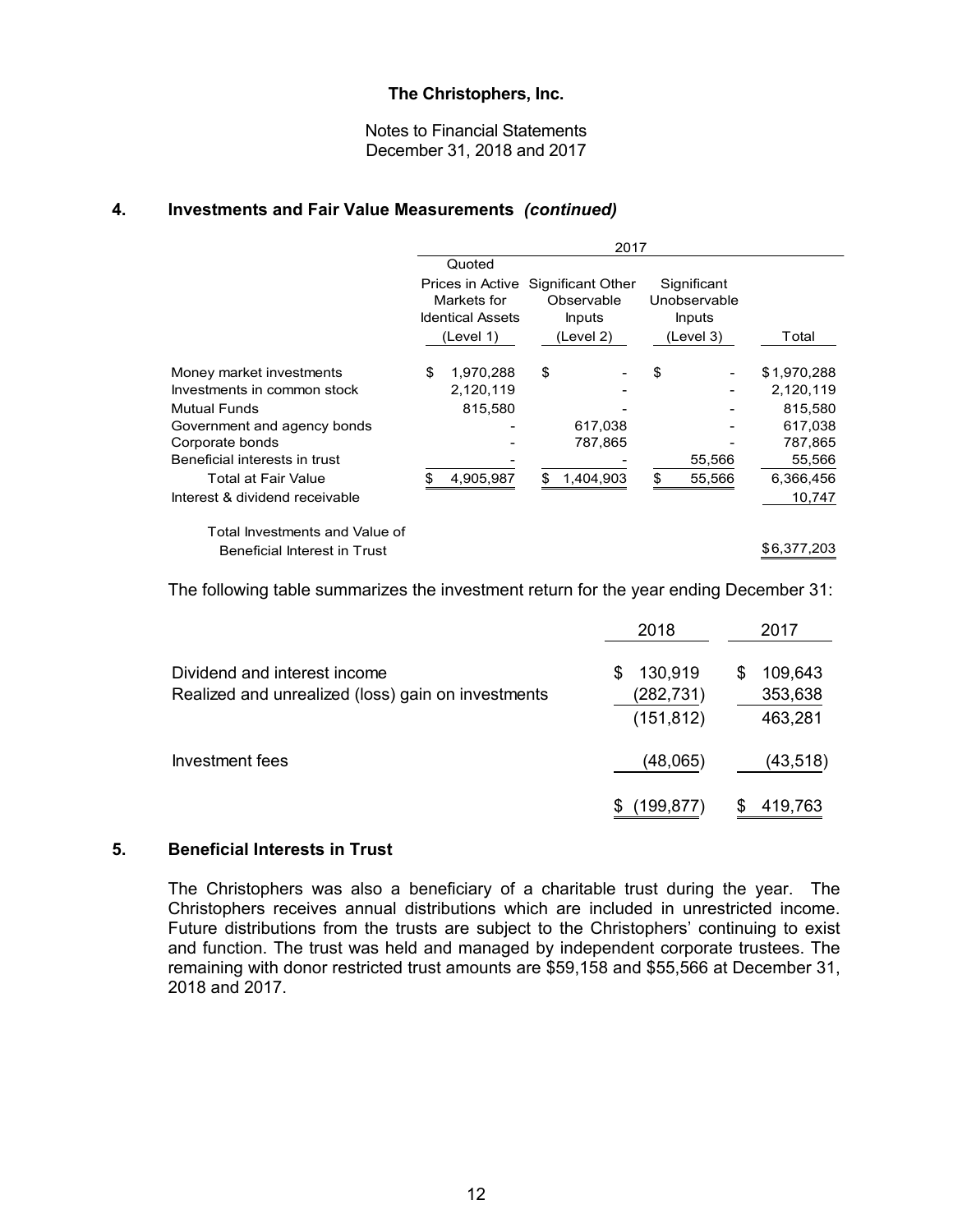Notes to Financial Statements December 31, 2018 and 2017

#### **5. Beneficial Interests in Trust** *(continued)*

The trust assets are invested in marketable equity and debt securities. The following is a reconciliation of the beginning and ending balances of beneficial interests, for the years ending December 31:

|                                  |    | 2018   | 2017 |        |
|----------------------------------|----|--------|------|--------|
| Total beginning balance          | S. | 55,566 |      | 52,507 |
| Changes in beneficial interests  |    |        |      |        |
| included in change in net assets |    | 3,592  |      | 3,059  |
| Total ending balance             |    | 59,158 |      | 55,566 |

# **6. Property and Equipment**

Property and equipment consist of the following at December 31:

|                                     | 2018                               | 2017                               |
|-------------------------------------|------------------------------------|------------------------------------|
| Leasehold improvements<br>Equipment | 37,580<br>\$<br>115,258<br>152,838 | 37,580<br>\$<br>115,258<br>152,838 |
| Accumulated depreciation            | (139,059)<br>\$<br>13,779          | (135,301)<br>\$<br>17,537          |

# **7. New York State Prudent Management of Institutional Funds Act**

The Christophers is a beneficiary of a beneficial interest in a trust which is a donorrestricted fund whose purpose is to provide long term support to the Christophers. In classifying such funds for financial statement purposes as net assets with or without donor restrictions, the Board looks to explicit directions of the donor where applicable and the applicable provisions the New York State Prudent Management of Institutional Funds Act ("NYPMIFA").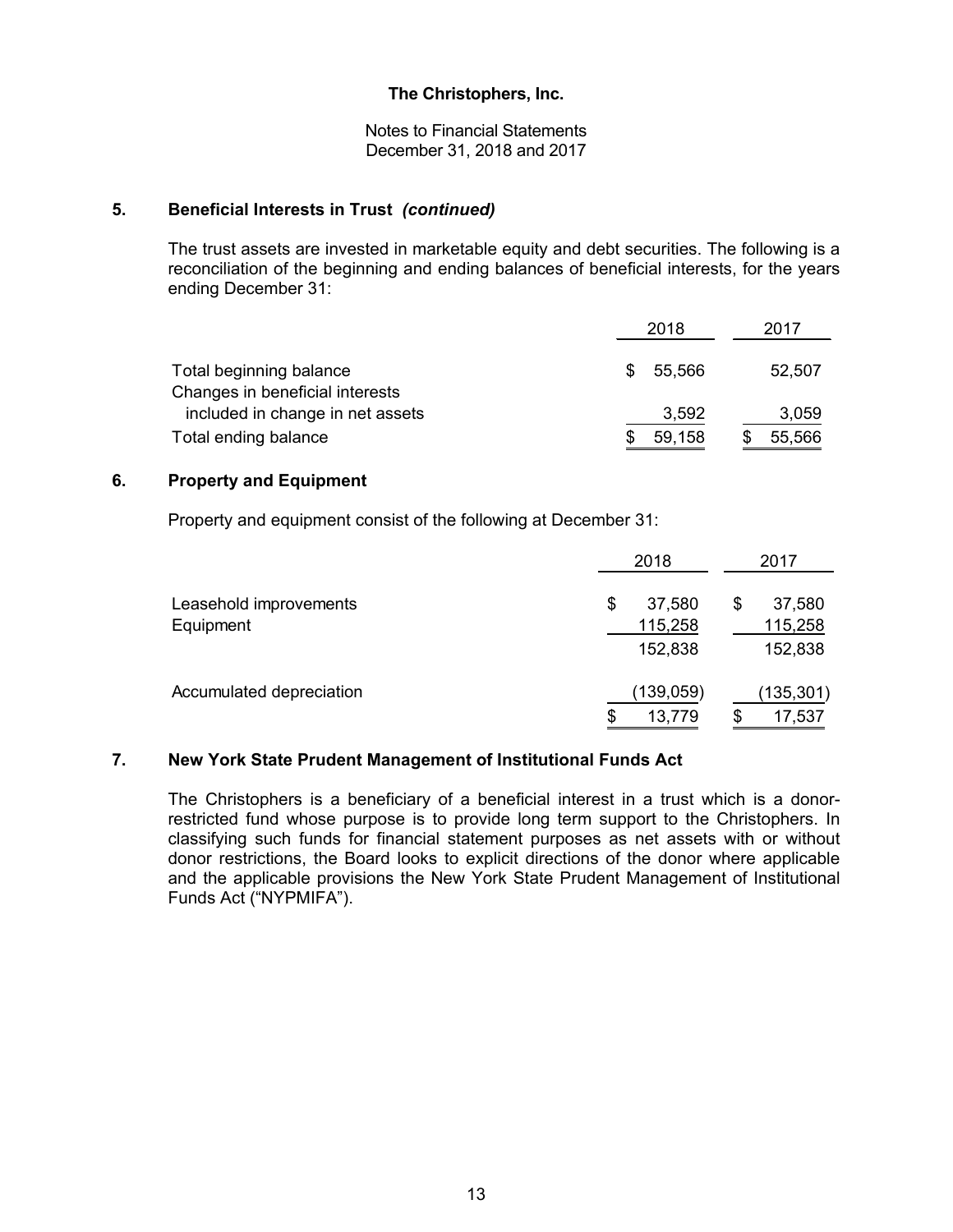Notes to Financial Statements December 31, 2018 and 2017

#### **8. Pension Plans**

The Christophers participates in the Archdiocesan Pension Plan (the "Plan"), which is a Church Plan under section 401(a) of the Internal Revenue Code. All eligible employees who meet the age and years of service requirements are noncontributory participants in the Plan. The Plan uses the aggregate cost method with an assumed rate of return of 7.25% and a salary scale assumption of 5% per annum. The contributions of all participating employers are pooled and held by the trustee for the purpose of providing retirement and other benefits for employees of all participating employers. As a result, liabilities and contribution requirements are not calculated on an employer-by-employer basis, but rather in the aggregate. The contribution is then allocated by employer based on a percentages of covered compensation. As of January 1, 2018, the present value of accrued benefits was \$1,634,800,864 as compared to the market value of assets of \$1,231,638,667. The Plan's actual funded status at December 31, 2018 has not yet been determined. Pension cost was \$66,960 and \$77,587 for the years ended December 31, 2018 and 2017.

# **9. Commitments and Contingencies**

The Christophers is obligated under an operating lease which includes escalations for its executive and administrative offices. The lease expires on September 11, 2021.

Minimum future obligations under the lease are as follows:

| 2019 | \$144,804 |
|------|-----------|
| 2020 | 148,526   |
| 2021 | 113,531   |
|      | \$406,861 |

Rent expense net of deferred rent amounted to \$116,749 and \$115,328 for the year ending December 31, 2018 and 2017.

#### **10. Related Party Transactions**

The Christophers incurred legal fees and related disbursements of approximately \$84,000 and \$94,000 in 2018 and 2017, respectively for services rendered by a firm in which one member is a board member and officer of the Christophers. The Christophers incurred \$8,650 and \$8,250 in 2018 and 2017, respectively for consulting services from a board member. One employee is a board member, who received a salary compensation of \$120,327 in 2018 and 2017.